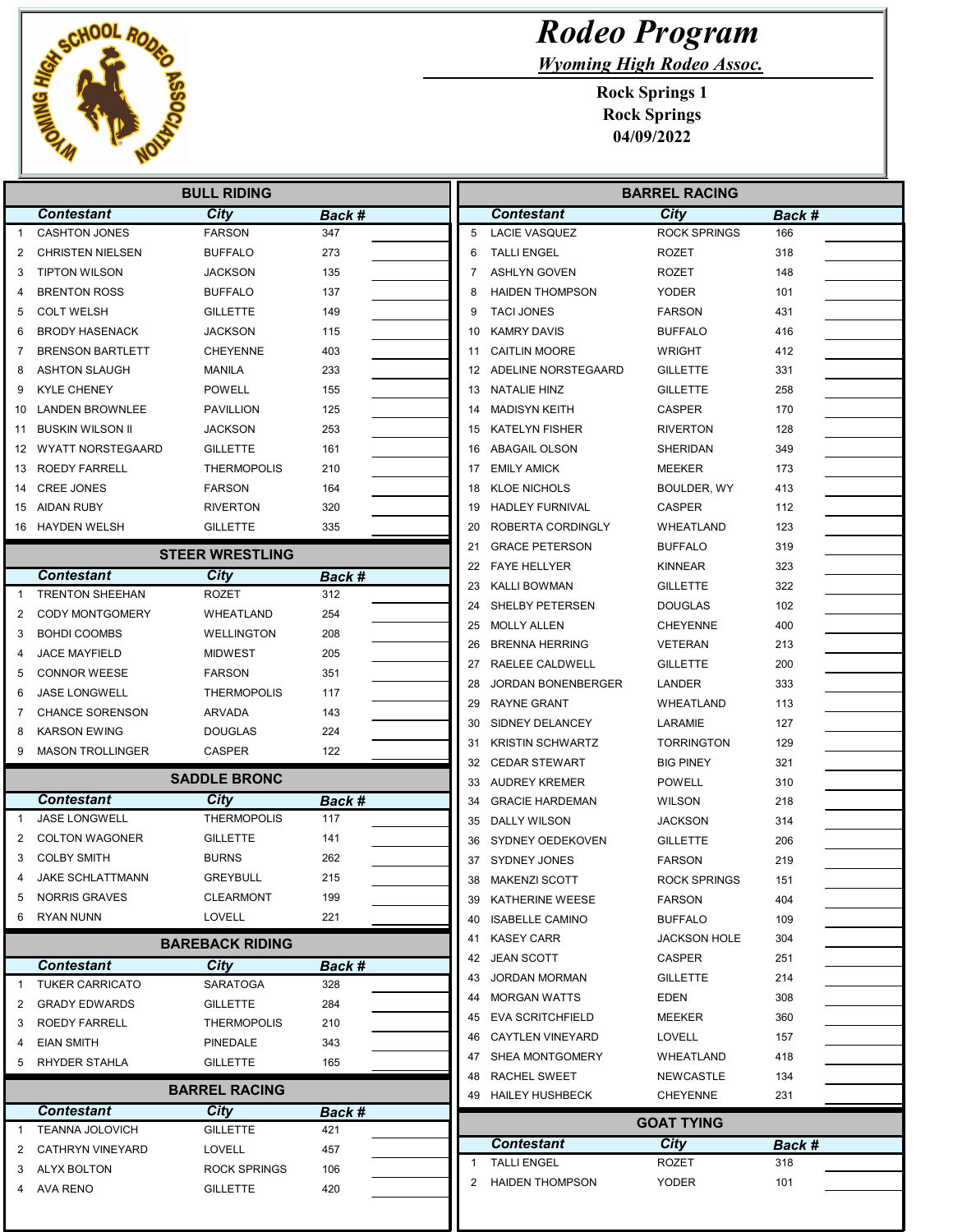

Wyoming High Rodeo Assoc.

| <b>GOAT TYING</b>            |                             |        |              | <b>TIE DOWN CALF ROPING</b> |                         |               |  |  |
|------------------------------|-----------------------------|--------|--------------|-----------------------------|-------------------------|---------------|--|--|
| <b>Contestant</b>            | City                        | Back # |              | <b>Contestant</b>           | City                    | <b>Back #</b> |  |  |
| <b>ASPEN TURNER</b><br>3     | LARAMIE                     | 425    | 29           | NICHOLAS ALBRECHT           | SHERIDAN                | 247           |  |  |
| <b>ROZLYN HERREN</b><br>4    | <b>GILLETTE</b>             | 216    | 30           | <b>CANNON CAMPBELL</b>      | SHOSHONI                | 201           |  |  |
| JORDAN BONENBERGER<br>5      | <b>LANDER</b>               | 333    | 31           | <b>KASHTON REYNOLDS</b>     | <b>ROZET</b>            | 207           |  |  |
| <b>KAELEY HUTCHISON</b><br>6 | <b>ROZET</b>                | 410    |              | 32 JASE LONGWELL            | <b>THERMOPOLIS</b>      | 117           |  |  |
| ALYX BOLTON<br>7             | <b>ROCK SPRINGS</b>         | 106    |              |                             | <b>BREAKAWAY ROPING</b> |               |  |  |
| <b>JEAN SCOTT</b>            | <b>CASPER</b>               | 251    |              | <b>Contestant</b>           | City                    | Back #        |  |  |
| <b>TAVY LENO</b>             | SHERIDAN                    | 116    | 1            | <b>HADLEY FURNIVAL</b>      | <b>CASPER</b>           | 112           |  |  |
| <b>CLAIRE KNERR</b><br>10    | LARAMIE                     | 142    | 2            |                             |                         | 304           |  |  |
| <b>KENNEDY SHEEHAN</b><br>11 | ROZET                       | 121    |              | <b>KASEY CARR</b>           | <b>JACKSON HOLE</b>     |               |  |  |
| PEITYN MANOR<br>12           | <b>GILLETTE</b>             | 118    | 3            | <b>JORDAN MORMAN</b>        | <b>GILLETTE</b>         | 214           |  |  |
| <b>ISABELLE CAMINO</b><br>13 | <b>BUFFALO</b>              | 109    | 4            | <b>SARA MONTGOMERY</b>      | WHEATLAND               | 172           |  |  |
| RAELEE CALDWELL<br>14        | <b>GILLETTE</b>             | 200    | 5            | <b>CAITLIN MOORE</b>        | <b>WRIGHT</b>           | 412           |  |  |
| <b>KATHERINE WEESE</b><br>15 | <b>FARSON</b>               | 404    | 6            | <b>GRACIE HARDEMAN</b>      | <b>WILSON</b>           | 218           |  |  |
| <b>MORGAN WATTS</b><br>16    | <b>EDEN</b>                 | 308    | 7            | <b>JYMIE ADAMSON</b>        | <b>BUFFALO</b>          | 303           |  |  |
| <b>JYMIE ADAMSON</b><br>17   | <b>BUFFALO</b>              | 303    | 8            | <b>FAYE HELLYER</b>         | <b>KINNEAR</b>          | 323           |  |  |
| <b>CAITLIN MOORE</b><br>18   | <b>WRIGHT</b>               | 412    | 9            | SHELBY PETERSEN             | DOUGLAS                 | 102           |  |  |
| <b>RAYNE GRANT</b><br>19     | WHEATLAND                   | 113    | 10           | <b>SHARIANNE BROWER</b>     | <b>BIG PINEY</b>        | 246           |  |  |
| <b>SARA MONTGOMERY</b><br>20 | WHEATLAND                   | 172    | 11           | <b>MORGAN WATTS</b>         | <b>EDEN</b>             | 308           |  |  |
| 21 ABAGAIL OLSON             | <b>SHERIDAN</b>             | 349    | 12           | <b>KAELEY HUTCHISON</b>     | <b>ROZET</b>            | 410           |  |  |
|                              |                             |        |              | 13 TAVY LENO                | <b>SHERIDAN</b>         | 116           |  |  |
|                              | <b>TIE DOWN CALF ROPING</b> |        | 14           | <b>KLOE NICHOLS</b>         | BOULDER, WY             | 413           |  |  |
| Contestant                   | City                        | Back # |              | 15 SYDNEY JONES             | <b>FARSON</b>           | 219           |  |  |
| <b>RIGGIN CARTER</b>         | <b>GILLETTE</b>             | 220    | 16           | <b>RAYNE GRANT</b>          | WHEATLAND               | 113           |  |  |
| <b>JARRIT HOOD</b>           | LYMAN                       | 217    | 17           | <b>ROZLYN HERREN</b>        | <b>GILLETTE</b>         | 216           |  |  |
| <b>CODY MONTGOMERY</b>       | WHEATLAND                   | 254    | 18           | <b>GRACE PETERSON</b>       | <b>BUFFALO</b>          | 319           |  |  |
| <b>KEYTON HAYDEN</b>         | <b>GILLETTE</b>             | 309    | 19           | <b>GRACE NEUBAUER</b>       | <b>RIVERTON</b>         | 305           |  |  |
| CHAZ CONDOS                  | LYMAN                       | 110    | 20           | <b>JORDAN KENNEDY</b>       | CHEYENNE                | 244           |  |  |
| <b>CAM JOHNSON</b>           | <b>BUFFALO</b>              | 324    | 21           | <b>KENNEDY SHEEHAN</b>      | <b>ROZET</b>            | 121           |  |  |
| <b>CORYJAMES BOMHOFF</b>     | <b>CHEYENNE</b>             | 257    | 22           | <b>AUDREY KREMER</b>        | <b>POWELL</b>           | 310           |  |  |
| <b>KARSON EWING</b>          | <b>DOUGLAS</b>              | 224    | 23           | <b>HANNA GRIEMSMAN</b>      | <b>WORLAND</b>          | 114           |  |  |
| <b>KYLER CLARK</b>           | <b>YODER</b>                | 211    | 24           | DALLY WILSON                | JACKSON                 | 314           |  |  |
| <b>BOHDI COOMBS</b><br>10    | <b>WELLINGTON</b>           | 208    | 25           | <b>KAYDENCE BARTLETT</b>    | <b>CHEYENNE</b>         | 203           |  |  |
| <b>KOLTON MILLER</b><br>11   | <b>GILLETTE</b>             | 103    | 26           | <b>HAIDEN THOMPSON</b>      | <b>YODER</b>            | 101           |  |  |
| 12 GLADE PARKER              | LARAMIE                     | 423    |              | 27 ABAGAIL OLSON            | SHERIDAN                | 349           |  |  |
| 13 BROC SCHWARTZKOPF         | <b>DOUGLAS</b>              | 120    | 28           | <b>TACI JONES</b>           | <b>FARSON</b>           | 431           |  |  |
| 14 MASON SORENSEN            | YODER                       | 313    |              | 29 TALLI ENGEL              | ROZET                   | 318           |  |  |
| 15 TEAGEN BINDER             | <b>MERINO</b>               | 150    |              | 30 ISABELLE CAMINO          | <b>BUFFALO</b>          | 109           |  |  |
| THOMAS GOOLD<br>16           | <b>DOUGLAS</b>              | 209    | 31           | <b>ASHLYN GOVEN</b>         | ROZET                   | 148           |  |  |
| COY THAR<br>17               | ROZET                       | 100    |              | 32 SHEA MONTGOMERY          | WHEATLAND               | 418           |  |  |
| <b>JACE MAYFIELD</b><br>18   | <b>MIDWEST</b>              | 205    | 33           | <b>BRENNA HERRING</b>       | <b>VETERAN</b>          | 213           |  |  |
| <b>CORD HERRING</b><br>19    | VETERAN                     | 131    |              | 34 ADDISON GRIEMSMAN        | <b>WORLAND</b>          | 414           |  |  |
| ADAM BELUS<br>20             | <b>BUFFALO</b>              | 256    |              | 35 RAELEE CALDWELL          | <b>GILLETTE</b>         | 200           |  |  |
| <b>JAYCE SORENSEN</b><br>21  | <b>GREYBULL</b>             | 307    |              | 36 SYDNEY OEDEKOVEN         | <b>GILLETTE</b>         | 206           |  |  |
| HAZEN CAMINO<br>22           | <b>BUFFALO</b>              | 316    |              | 37 CATHRYN VINEYARD         | LOVELL                  | 457           |  |  |
| <b>JOSEPH HAYDEN</b><br>23   | <b>GILLLETE</b>             | 104    | 38           | <b>KAMRY DAVIS</b>          | <b>BUFFALO</b>          | 416           |  |  |
| 24 CADE THAR                 | ROZET                       | 302    | 39           | <b>JEAN SCOTT</b>           | CASPER                  | 251           |  |  |
| 25 SID PETERSEN              | <b>TORRINGTON</b>           | 311    |              | 40 CEDAR STEWART            | BIG PINEY               | 321           |  |  |
| ROYCE BREEDEN<br>26          | CARPENTER                   | 353    |              |                             |                         |               |  |  |
| 27 CADEN GINES               | POWELL                      | 158    |              |                             | <b>TEAM ROPING</b>      |               |  |  |
| 28 TALON LARSON              | <b>GILLETTE</b>             | 332    |              | <b>Contestant</b>           | <b>City</b>             | Back #        |  |  |
|                              |                             |        | $\mathbf{1}$ | SYDNEY JONES                | <b>FARSON</b>           | 219           |  |  |
|                              |                             |        |              | <b>CASHTON JONES</b>        | <b>FARSON</b>           | 347           |  |  |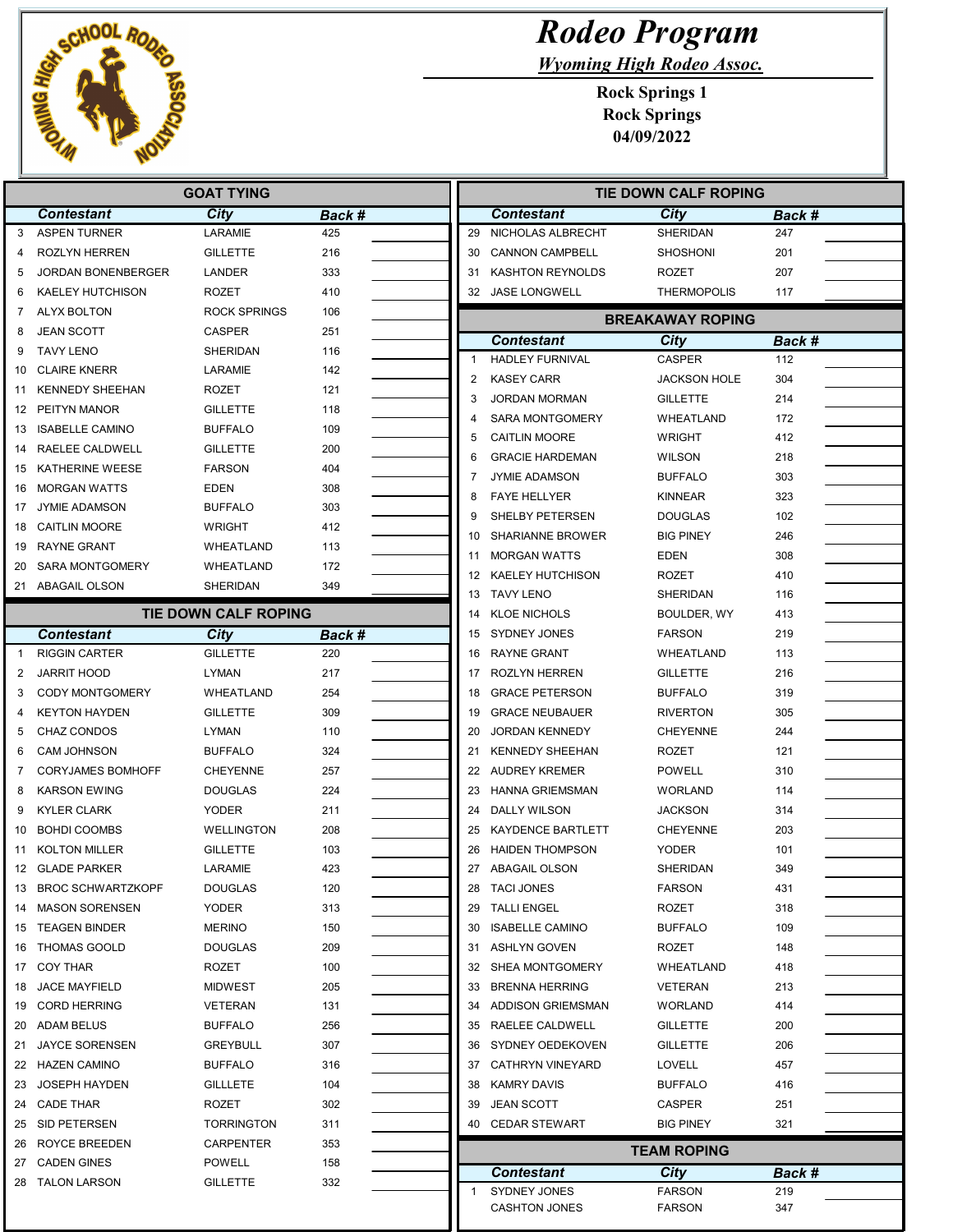

Wyoming High Rodeo Assoc.

|                | <b>TEAM ROPING</b>                             |                                          |            |  | <b>TEAM ROPING</b> |                                           |                                      |            |  |
|----------------|------------------------------------------------|------------------------------------------|------------|--|--------------------|-------------------------------------------|--------------------------------------|------------|--|
|                | <b>Contestant</b>                              | <b>City</b>                              | Back #     |  |                    | <b>Contestant</b>                         | <b>City</b>                          | Back #     |  |
| $\overline{2}$ | <b>THOMAS GOOLD</b>                            | <b>DOUGLAS</b>                           | 209        |  | 29                 | <b>ADAM BELUS</b>                         | <b>BUFFALO</b>                       | 256        |  |
|                | <b>COY THAR</b>                                | <b>ROZET</b>                             | 100        |  |                    | <b>GARRETT TITMUS</b>                     | <b>THERMOPOLIS</b>                   | 159        |  |
| 3              | <b>CAM JOHNSON</b>                             | <b>BUFFALO</b>                           | 324        |  |                    | 30 ADDISON GRIEMSMAN                      | <b>WORLAND</b>                       | 414        |  |
|                | <b>CAEL ESPENSCHEID</b>                        | <b>BIG PINEY</b>                         | 411        |  |                    | <b>CAITLIN MOORE</b>                      | <b>WRIGHT</b>                        | 412        |  |
|                | <b>WYATT RAMSOUR</b>                           | <b>CASPER</b>                            | 133        |  |                    | 31 HANNA GRIEMSMAN                        | <b>WORLAND</b>                       | 114        |  |
|                | ROWDY ALAMEDA                                  | <b>SARATOGA</b>                          | 255        |  |                    | <b>KOLTON MILLER</b>                      | <b>GILLETTE</b>                      | 103        |  |
| 5              | <b>MCCOY LONGWELL</b><br><b>JASE LONGWELL</b>  | <b>THERMOPOLIS</b><br><b>THERMOPOLIS</b> | 204<br>117 |  |                    | 32 SAGE ROMERO<br><b>GATLIN PENDLETON</b> | <b>ROCK SPRINGS</b><br><b>MANILA</b> | 226<br>222 |  |
| 6              | <b>BRENNA HERRING</b>                          | VETERAN                                  | 213        |  |                    | 33 TATE BISHOP                            | <b>BURNS</b>                         | 105        |  |
|                | <b>MASON SORENSEN</b>                          | <b>YODER</b>                             | 313        |  |                    | <b>JHETT LONGWELL</b>                     | <b>THERMOPOLIS</b>                   | 317        |  |
| $\mathbf{7}$   | ASHLYN GOVEN                                   | <b>ROZET</b>                             | 148        |  |                    | 34 AIDAN RUBY                             | <b>RIVERTON</b>                      | 320        |  |
|                | <b>CANNON CAMPBELL</b>                         | <b>SHOSHONI</b>                          | 201        |  |                    | <b>BOHDI COOMBS</b>                       | <b>WELLINGTON</b>                    | 208        |  |
| 8              | <b>HAIDEN THOMPSON</b><br><b>JACE MAYFIELD</b> | <b>YODER</b><br><b>MIDWEST</b>           | 101<br>205 |  |                    | 35 CAYTLEN VINEYARD<br><b>JARRIT HOOD</b> | LOVELL<br><b>LYMAN</b>               | 157<br>217 |  |
|                | <b>COLTON STONE</b>                            |                                          |            |  |                    |                                           |                                      |            |  |
| 9              | <b>CAYDEN RANKIN</b>                           | <b>GILLETTE</b><br><b>GILLETTE</b>       | 338<br>438 |  |                    | 36 CHAZ CONDOS<br><b>BRAXTON CONDOS</b>   | <b>LYMAN</b><br><b>LYMAN</b>         | 110<br>405 |  |
| 10             | <b>GRIFFIN ROMERO</b>                          | <b>ROCK SPRINGS</b>                      | 426        |  | 37                 | <b>KALEB MILLER</b>                       | <b>BIG PINEY</b>                     | 429        |  |
|                | <b>KYLER NOVACEK</b>                           | <b>EATON</b>                             | 138        |  |                    | <b>COOPER JONES</b>                       | <b>FARSON</b>                        | 409        |  |
|                | 11 SID PETERSEN                                | <b>TORRINGTON</b>                        | 311        |  |                    |                                           |                                      |            |  |
|                | <b>KYLER CLARK</b>                             | <b>YODER</b>                             | 211        |  |                    |                                           | <b>POLE BENDING</b>                  |            |  |
|                | 12 ROYCE BREEDEN                               | <b>CARPENTER</b>                         | 353        |  |                    | <b>Contestant</b>                         | <b>City</b>                          | Back #     |  |
|                | <b>KYLE KOFRON</b>                             | <b>CHEYENNE</b>                          | 132        |  | $\mathbf{1}$       | <b>CLAIRE KNERR</b>                       | LARAMIE                              | 142        |  |
|                | 13 TAVY LENO                                   | SHERIDAN                                 | 116        |  | 2                  | <b>MORGAN WATTS</b>                       | <b>EDEN</b>                          | 308        |  |
|                | <b>JOSEPH HAYDEN</b>                           | <b>GILLLETE</b>                          | 104        |  | 3                  | <b>JEAN SCOTT</b>                         | <b>CASPER</b>                        | 251        |  |
|                | 14 TALON LARSON                                | <b>GILLETTE</b>                          | 332        |  | 4                  | <b>JYMIE ADAMSON</b>                      | <b>BUFFALO</b>                       | 303        |  |
|                | <b>KEYTON HAYDEN</b>                           | <b>GILLETTE</b>                          | 309        |  | 5                  | <b>CAITLIN MOORE</b>                      | <b>WRIGHT</b>                        | 412        |  |
| 15             | RAYNE GRANT<br>NICHOLAS ALBRECHT               | WHEATLAND<br>SHERIDAN                    | 113<br>247 |  | 6                  | <b>KATELYN FISHER</b>                     | <b>RIVERTON</b>                      | 128        |  |
| 16             | <b>RIGGIN CARTER</b>                           | <b>GILLETTE</b>                          | 220        |  | 7                  | <b>ALYX BOLTON</b>                        | <b>ROCK SPRINGS</b>                  | 106        |  |
|                | <b>RUGER CARTER</b>                            | <b>GILLETTE</b>                          | 439        |  | 8                  | <b>AVA RENO</b>                           | <b>GILLETTE</b>                      | 420        |  |
|                | 17 TELL TAVEGIE                                | <b>NEWCASTLE</b>                         | 261        |  | 9                  | ABAGAIL OLSON                             | SHERIDAN                             | 349        |  |
|                | PATE TAVEGIE                                   | <b>NEWCASTLE</b>                         | 337        |  | 10                 | <b>JORDAN BONENBERGER</b>                 | LANDER                               | 333        |  |
| 18             | <b>CADEN GINES</b>                             | <b>POWELL</b>                            | 158        |  | 11                 | KAYDENCE BARTLETT                         | <b>CHEYENNE</b>                      | 203        |  |
|                | <b>JAYCE SORENSEN</b>                          | <b>GREYBULL</b>                          | 307        |  | 12                 | SHEA MONTGOMERY                           | <b>WHEATLAND</b>                     | 418        |  |
| 19             | <b>GLADE PARKER</b>                            | LARAMIE                                  | 423        |  | 13                 | <b>MAKENZI SCOTT</b>                      | <b>ROCK SPRINGS</b>                  | 151        |  |
|                | <b>GRADY LONGWELL</b>                          | <b>EVANSVILLE</b>                        | 422        |  | 14                 | SIDNEY DELANCEY                           | <b>LARAMIE</b>                       | 127        |  |
| 20             | <b>TEAGAN BENTLEY</b>                          | CASPER                                   | 107        |  | 15                 | <b>KAMRY DAVIS</b>                        | <b>BUFFALO</b>                       | 416        |  |
|                | <b>MASON TROLLINGER</b>                        | CASPER                                   | 122        |  |                    | 16 ROBERTA CORDINGLY                      | WHEATLAND                            | 123        |  |
| 21             | DILLON JOHNSON<br><b>JADE ESPENSCHEID</b>      | BELT<br><b>BIG PINEY</b>                 | 162<br>111 |  |                    | 17 KALLI BOWMAN                           | <b>GILLETTE</b>                      | 322        |  |
|                | 22 KAELEY HUTCHISON                            | <b>ROZET</b>                             | 410        |  | 18                 | <b>JORDAN MORMAN</b>                      | <b>GILLETTE</b>                      | 214        |  |
|                | <b>CADE THAR</b>                               | ROZET                                    | 302        |  |                    | 19 ASHLYN GOVEN                           | ROZET                                | 148        |  |
|                | 23 AVA RENO                                    | <b>GILLETTE</b>                          | 420        |  |                    | 20 NATALIE HINZ                           | <b>GILLETTE</b>                      | 258        |  |
|                | CATHRYN VINEYARD                               | LOVELL                                   | 457        |  |                    | 21 KLOE NICHOLS                           | BOULDER, WY                          | 413        |  |
|                | 24 CONNOR THOMAS                               | <b>CHEYENNE</b>                          | 326        |  |                    | 22 KATHERINE WEESE                        | <b>FARSON</b>                        | 404        |  |
|                | LAINE LINNEMAN                                 | ROZET                                    | 334        |  |                    | 23 KASEY CARR                             | <b>JACKSON HOLE</b>                  | 304        |  |
|                | 25 GRACIE HARDEMAN<br><b>AUDREY KREMER</b>     | WILSON<br><b>POWELL</b>                  | 218<br>310 |  |                    | 24 GRACIE HARDEMAN<br>25 GRACE PETERSON   | <b>WILSON</b><br><b>BUFFALO</b>      | 218<br>319 |  |
|                | 26 SARA MONTGOMERY                             | WHEATLAND                                | 172        |  |                    | 26 TALLI ENGEL                            | ROZET                                | 318        |  |
|                | <b>CODY MONTGOMERY</b>                         | WHEATLAND                                | 254        |  |                    | 27 CAYTLEN VINEYARD                       | LOVELL                               | 157        |  |
|                | 27 CORD HERRING                                | VETERAN                                  | 131        |  | 28                 | RACHEL SWEET                              | NEWCASTLE                            | 134        |  |
|                | <b>BROC SCHWARTZKOPF</b>                       | <b>DOUGLAS</b>                           | 120        |  | 29                 | RAYNE GRANT                               | WHEATLAND                            | 113        |  |
|                | 28 HADLEY FURNIVAL                             | CASPER                                   | 112        |  |                    | 30 TEANNA JOLOVICH                        | <b>GILLETTE</b>                      | 421        |  |
|                | <b>KASHTON REYNOLDS</b>                        | ROZET                                    | 207        |  |                    | 31 ADELINE NORSTEGAARD                    | <b>GILLETTE</b>                      | 331        |  |
|                |                                                |                                          |            |  |                    |                                           |                                      |            |  |